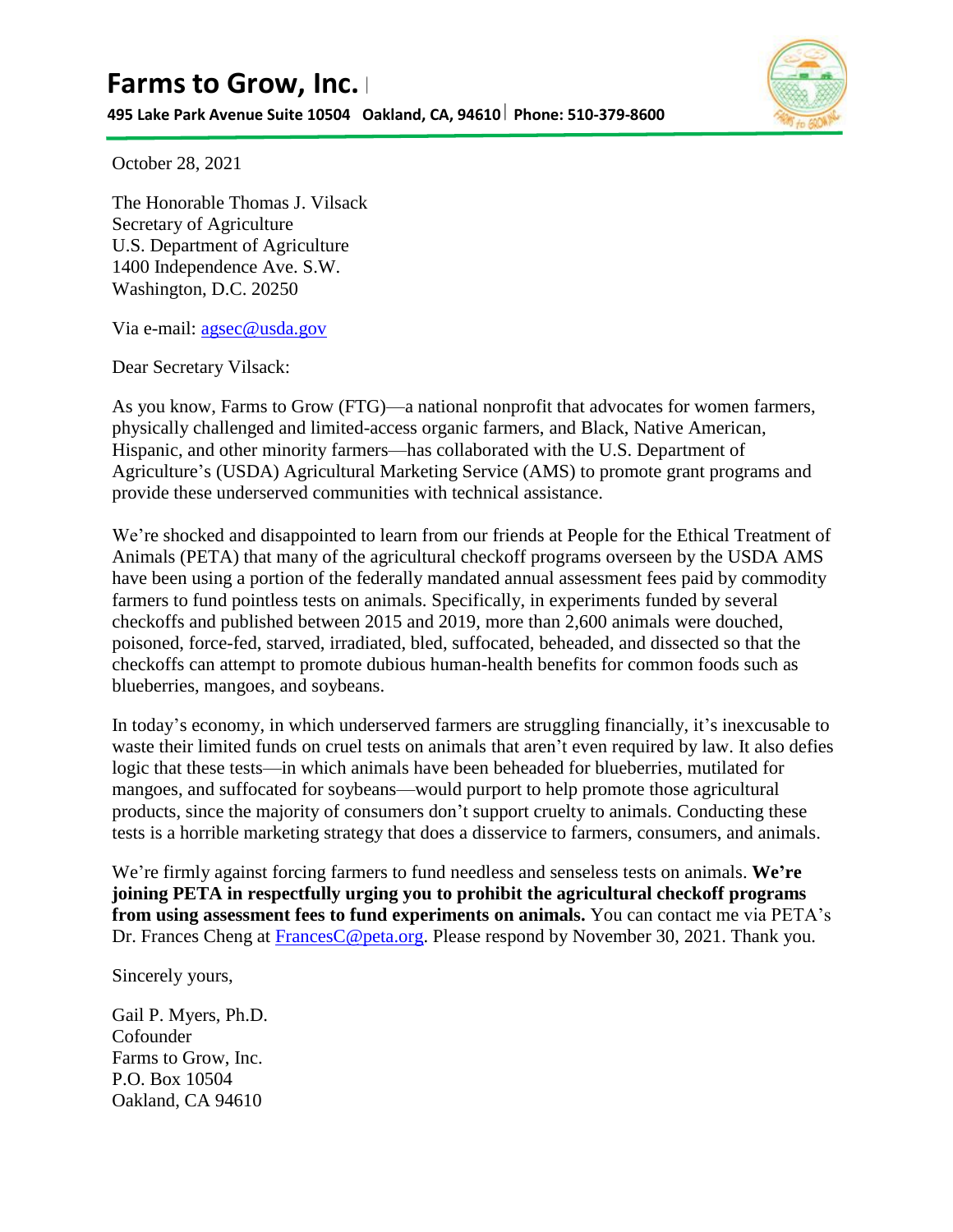**495 Lake Park Avenue Suite 10504 Oakland, CA, 94610 Phone: 510-379-8600**



October 28, 2021

Kasey Cronquist President U.S. Highbush Blueberry Council

Via e-mail: [kcronquist@blueberry.org;](mailto:kcronquist@blueberry.org) [info@blueberry.org;](mailto:info@blueberry.org) [shelly@truebluefarms.com](mailto:shelly@truebluefarms.com)

Dear Mr. Cronquist:

Farms to Grow (FTG)—a national nonprofit that advocates for women farmers, physically challenged and limited-access organic farmers, and Black, Native American, Hispanic, and other minority farmers—has collaborated with the U.S. Department of Agriculture's (USDA) Agricultural Marketing Service (AMS) to promote grant programs and provide these underserved communities with technical assistance.

We're shocked and disappointed to learn from our friends at People for the Ethical Treatment of Animals (PETA) that the U.S. Highbush Blueberry Council, overseen by the USDA AMS, has been using a portion of federally mandated annual assessment fees paid by blueberry farmers to fund pointless tests on animals. For example, experimenters fed rats strawberries or blueberries, forced them to grab wires while suspended and struggle to walk on rods that rotated at an accelerated speed, injected them with a chemical, and killed and dissected them. Five rats were killed before the end of the experiment because of excessive weight loss.

In today's economy, in which underserved farmers are struggling financially, it's inexcusable to waste their limited funds on cruel tests on animals that aren't even required by law. It also defies logic that these tests would purport to help promote blueberries, since the majority of consumers don't support cruelty to animals. Conducting these tests is a horrible marketing strategy that does a disservice to farmers, consumers, and animals.

We're firmly against forcing farmers to fund needless and senseless tests on animals. **We're joining PETA in respectfully urging you to prohibit the U.S. Highbush Blueberry Council from using assessment fees to fund experiments on animals.** You can contact me via PETA's Dr. Frances Cheng at [FrancesC@peta.org.](mailto:FrancesC@peta.org) Please respond by November 30, 2021. Thank you.

Sincerely yours,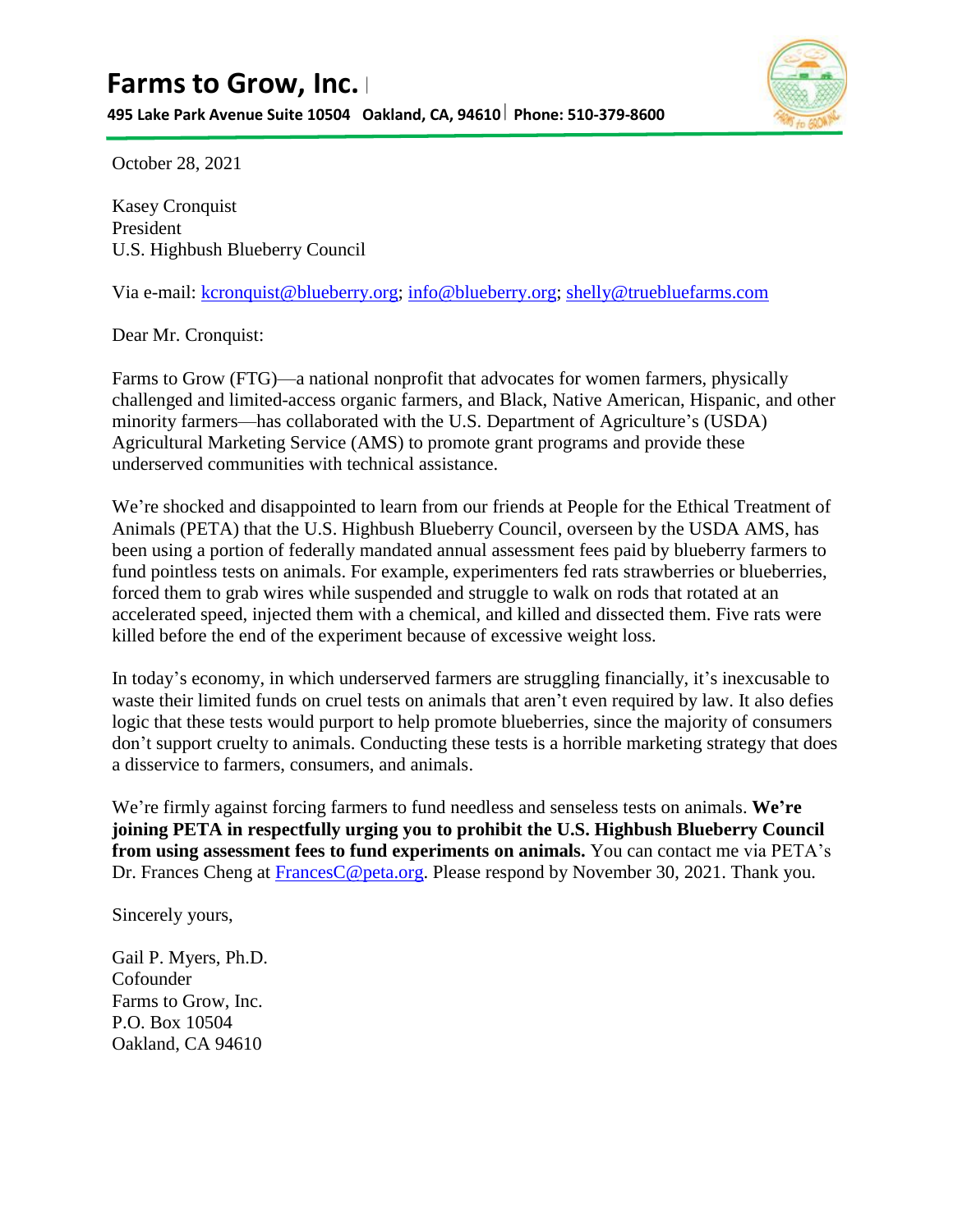**495 Lake Park Avenue Suite 10504 Oakland, CA, 94610 Phone: 510-379-8600**



October 28, 2021

Tim Lust CEO United Sorghum Checkoff Program

Via e-mail: [Tim@sorghumgrowers.com;](mailto:Tim@sorghumgrowers.com) [info@sorghumcheckoff.com;](mailto:info@sorghumcheckoff.com) [martinagconsulting@gmail.com](mailto:martinagconsulting@gmail.com)

Dear Mr. Lust:

Farms to Grow (FTG)—a national nonprofit that advocates for women farmers, physically challenged and limited-access organic farmers, and Black, Native American, Hispanic, and other minority farmers—has collaborated with the U.S. Department of Agriculture's (USDA) Agricultural Marketing Service (AMS) to promote grant programs and provide these underserved communities with technical assistance.

We're shocked and disappointed to learn from our friends at People for the Ethical Treatment of Animals (PETA) that the United Sorghum Checkoff Program, overseen by the USDA AMS, has been using a portion of federally mandated annual assessment fees paid by sorghum farmers to fund pointless tests on animals. For example, experimenters fed rats sorghum bran and a chemical that induces colitis and then killed and dissected them.

In today's economy, in which underserved farmers are struggling financially, it's inexcusable to waste their limited funds on cruel tests on animals that aren't even required by law. It also defies logic that these tests would purport to help promote sorghum, since the majority of consumers don't support cruelty to animals. Conducting these tests is a horrible marketing strategy that does a disservice to farmers, consumers, and animals.

We're firmly against forcing farmers to fund needless and senseless tests on animals. **We're joining PETA in respectfully urging you to prohibit the United Sorghum Checkoff Program from using assessment fees to fund experiments on animals.** You can contact me via PETA's Dr. Frances Cheng at [FrancesC@peta.org.](mailto:FrancesC@peta.org) Please respond by November 30, 2021. Thank you.

Sincerely yours,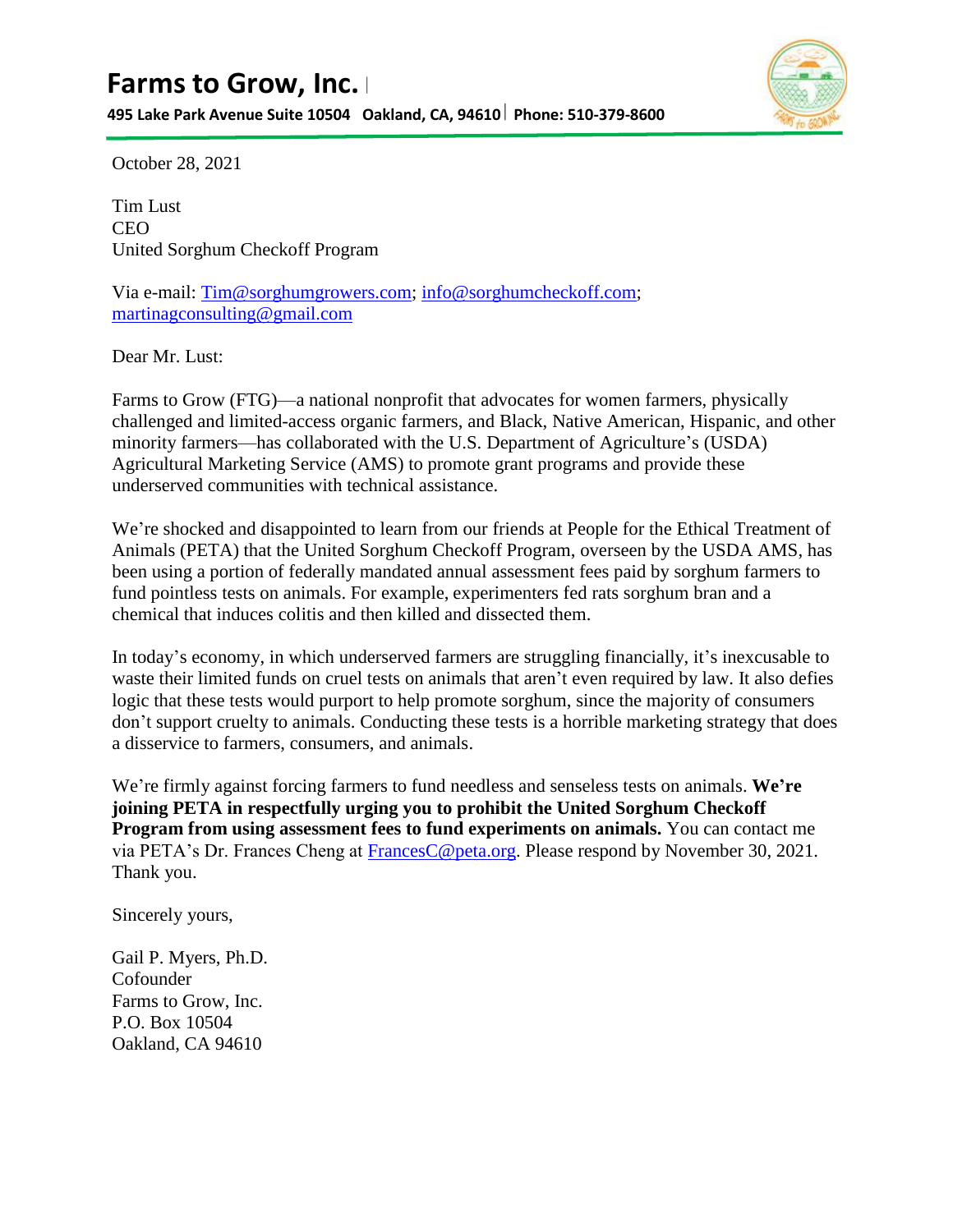**495 Lake Park Avenue Suite 10504 Oakland, CA, 94610 Phone: 510-379-8600**



October 28, 2021

Polly Ruhland CEO United Soybean Board

Via e-mail: [PRuhland@unitedsoybean.org;](mailto:PRuhland@unitedsoybean.org) [info@unitedsoybean.org;](mailto:info@unitedsoybean.org) [dfarney@unitedsoybean.org](mailto:dfarney@unitedsoybean.org)

Dear Ms. Ruhland:

Farms to Grow (FTG)—a national nonprofit that advocates for women farmers, physically challenged and limited-access organic farmers, and Black, Native American, Hispanic, and other minority farmers—has collaborated with the U.S. Department of Agriculture's (USDA) Agricultural Marketing Service (AMS) to promote grant programs and provide these underserved communities with technical assistance.

We're shocked and disappointed to learn from our friends at People for the Ethical Treatment of Animals (PETA) that the United Soybean Board, overseen by the USDA AMS, has been using a portion of federally mandated annual assessment fees paid by soybean farmers to fund pointless tests on animals. For example, experimenters fed genetically modified mice who were prone to cystic fibrosis a soy ingredient or a laxative and then killed and dissected them. Forty-nine animals died from the disease before experimenters were able to kill them.

In today's economy, in which underserved farmers are struggling financially, it's inexcusable to waste their limited funds on cruel tests on animals that aren't even required by law. It also defies logic that these tests would purport to help promote soybeans, since the majority of consumers don't support cruelty to animals. Conducting these tests is a horrible marketing strategy that does a disservice to farmers, consumers, and animals.

We're firmly against forcing farmers to fund needless and senseless tests on animals. **We're joining PETA in respectfully urging you to prohibit the United Soybean Board from using assessment fees to fund experiments on animals.** You can contact me via PETA's Dr. Frances Cheng at [FrancesC@peta.org.](mailto:FrancesC@peta.org) Please respond by November 30, 2021. Thank you.

Sincerely yours,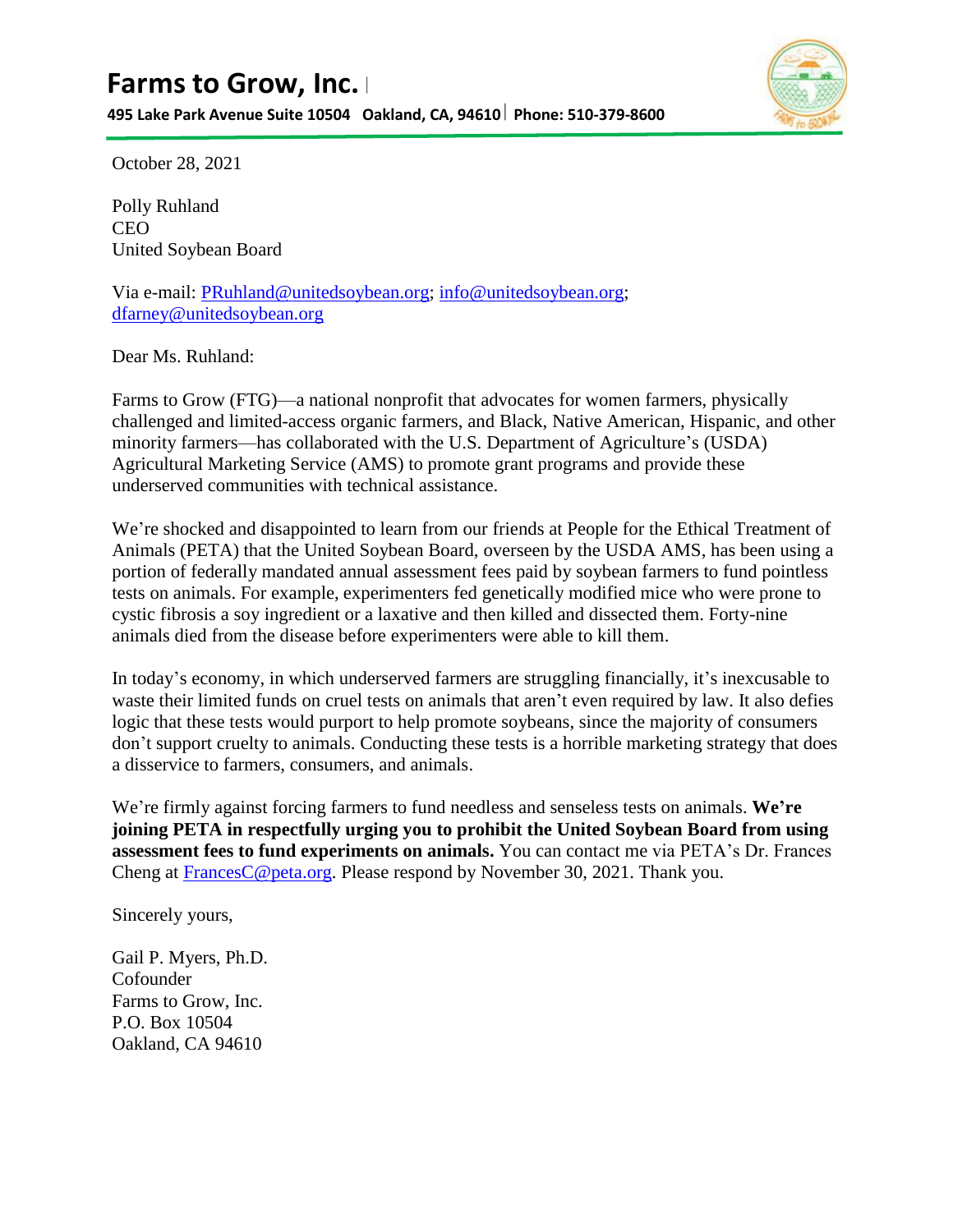**495 Lake Park Avenue Suite 10504 Oakland, CA, 94610 Phone: 510-379-8600**



October 28, 2021

Henry Bierlink Executive Director Washington Red Raspberry Commission

Via e-mail: [henry@red-raspberry.org;](mailto:henry@red-raspberry.org) [info@red-raspberry.org](mailto:info@red-raspberry.org)

Dear Mr. Bierlink:

Farms to Grow (FTG)—a national nonprofit that advocates for women farmers, physically challenged and limited-access organic farmers, and Black, Native American, Hispanic, and other minority farmers—has collaborated with the U.S. Department of Agriculture's (USDA) Agricultural Marketing Service (AMS) to promote grant programs and provide these underserved communities with technical assistance.

We're shocked and disappointed to learn from our friends at People for the Ethical Treatment of Animals (PETA) that the Washington Red Raspberry Commission has been using a portion of annual assessment fees paid by raspberry farmers to fund pointless tests on animals. For example, experimenters fed mice a high-fat diet with raspberry purée, starved them, took their blood, and killed and dissected them.

In today's economy, in which underserved farmers are struggling financially, it's inexcusable to waste their limited funds on cruel tests on animals that aren't even required by law. It also defies logic that these tests would purport to help promote raspberries, since the majority of consumers don't support cruelty to animals. Conducting these tests is a horrible marketing strategy that does a disservice to farmers, consumers, and animals.

We're firmly against forcing farmers to fund needless and senseless tests on animals. **We're joining PETA in respectfully urging you to prohibit the Washington Red Raspberry Commission from using assessment fees to fund experiments on animals.** You can contact me via PETA's Dr. Frances Cheng at Frances C@peta.org. Please respond by November 30, 2021. Thank you.

Sincerely yours,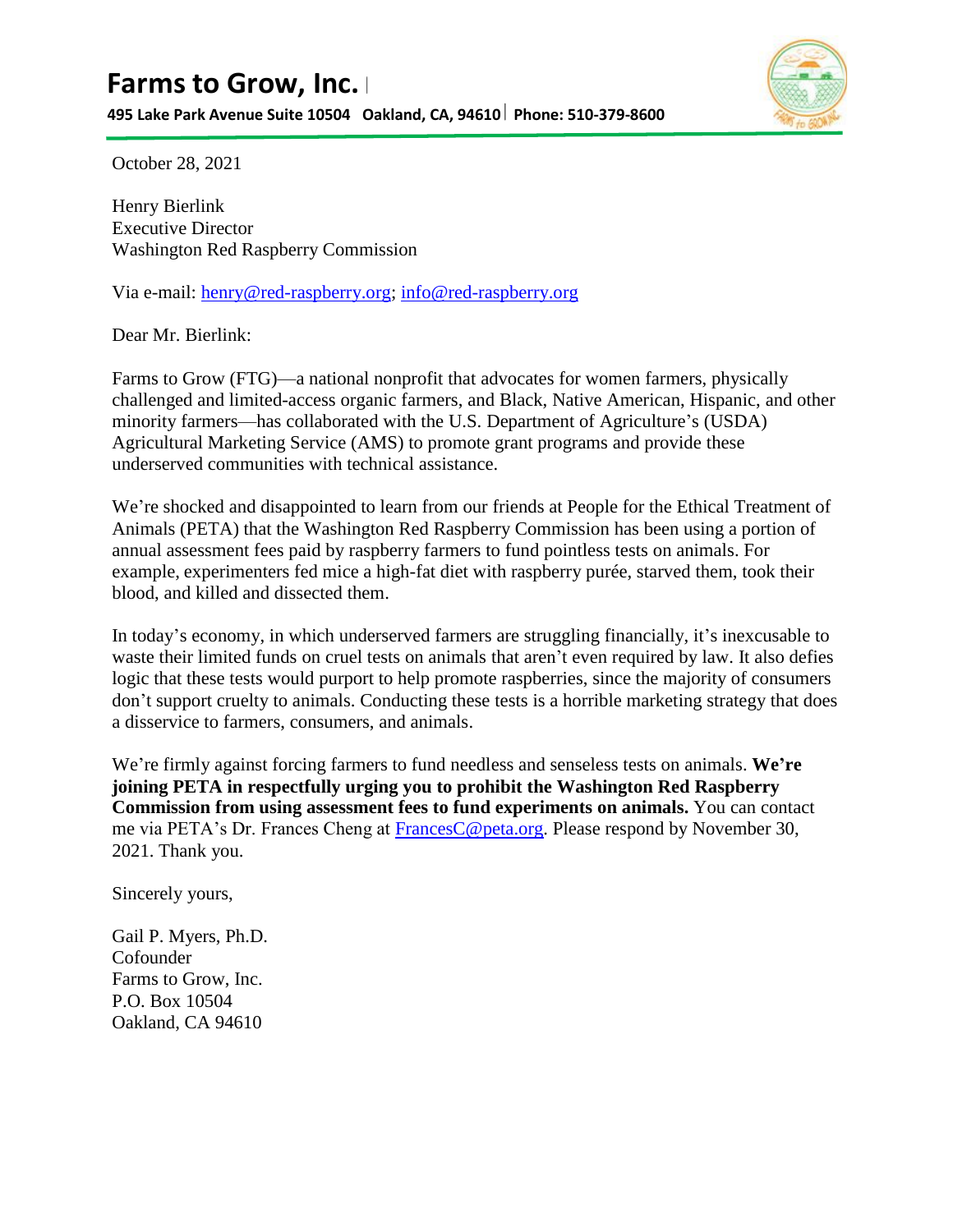**495 Lake Park Avenue Suite 10504 Oakland, CA, 94610 Phone: 510-379-8600**



October 28, 2021

Bart Minor President and CEO Mushroom Council

Via e-mail: [Bart@mushroomcouncil.org;](mailto:Bart@mushroomcouncil.org) [info@mushroomcouncil.com;](mailto:info@mushroomcouncil.com) [sonya@firstgenfarms.com](mailto:sonya@firstgenfarms.com)

Dear Mr. Minor:

Farms to Grow (FTG)—a national nonprofit that advocates for women farmers, physically challenged and limited-access organic farmers, and Black, Native American, Hispanic, and other minority farmers—has collaborated with the U.S. Department of Agriculture's (USDA) Agricultural Marketing Service (AMS) to promote grant programs and provide these underserved communities with technical assistance.

We're shocked and disappointed to learn from our friends at People for the Ethical Treatment of Animals (PETA) that the Mushroom Council, overseen by the USDA AMS, has been using a portion of federally mandated annual assessment fees paid by mushroom farmers to fund pointless tests on animals. For example, experimenters fed pigs white button mushrooms, repeatedly poked their anuses, took their blood, and killed and dissected them.

In today's economy, in which underserved farmers are struggling financially, it's inexcusable to waste their limited funds on cruel tests on animals that aren't even required by law. It also defies logic that these tests would purport to help promote mushrooms, since the majority of consumers don't support cruelty to animals. Conducting these tests is a horrible marketing strategy that does a disservice to farmers, consumers, and animals.

We're firmly against forcing farmers to fund needless and senseless tests on animals. **We're joining PETA in respectfully urging you to prohibit the Mushroom Council from using assessment fees to fund experiments on animals.** You can contact me via PETA's Dr. Frances Cheng at [FrancesC@peta.org.](mailto:FrancesC@peta.org) Please respond by November 30, 2021. Thank you.

Sincerely yours,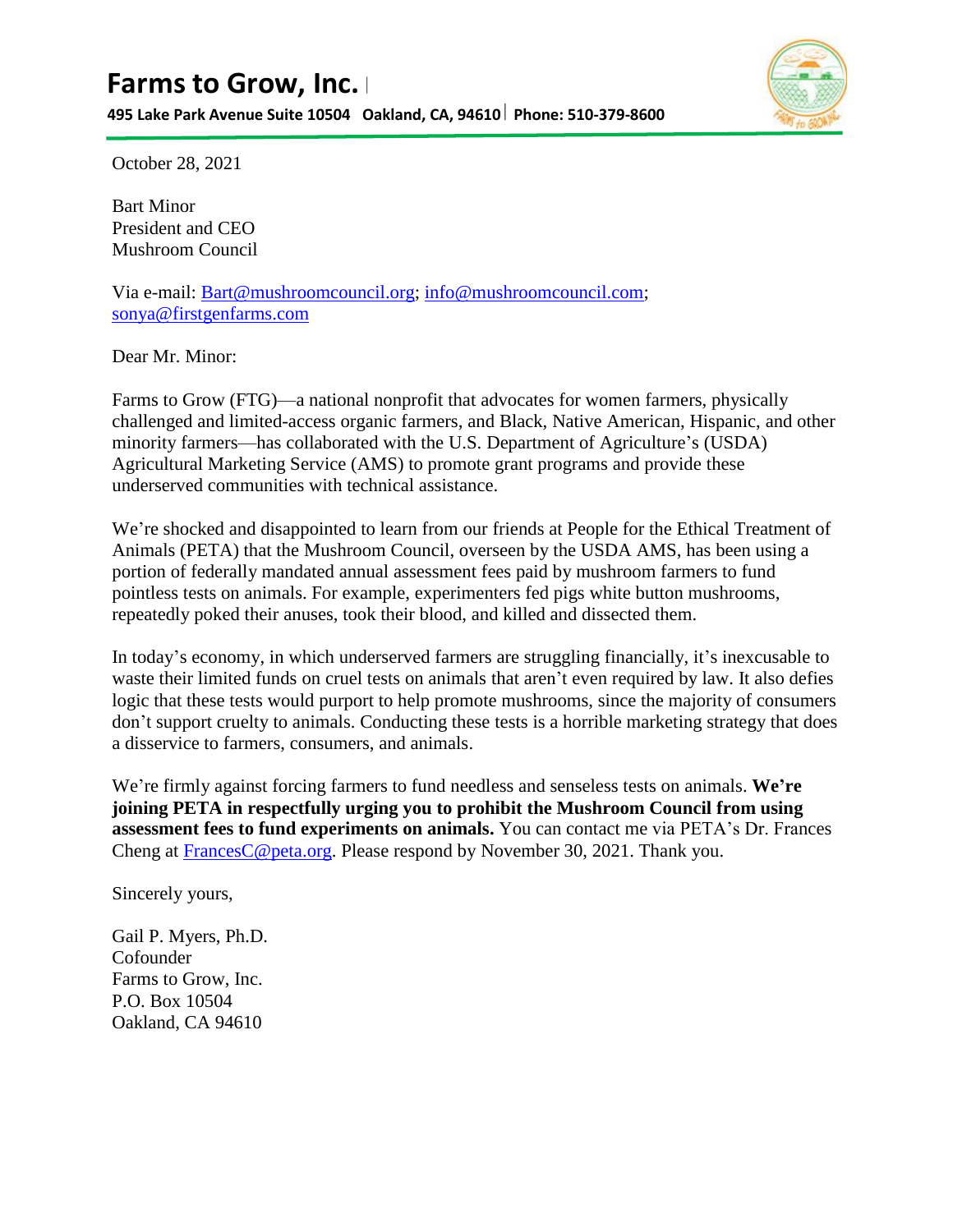**495 Lake Park Avenue Suite 10504 Oakland, CA, 94610 Phone: 510-379-8600**



October 28, 2021

Manuel Michel Executive Director National Mango Board

Via e-mail: [mmichel@mango.org;](mailto:mmichel@mango.org) [info@mango.org;](mailto:info@mango.org) [Clark@amazonprod.com](mailto:Clark@amazonprod.com)

Dear Mr. Michel:

Farms to Grow (FTG)—a national nonprofit that advocates for women farmers, physically challenged and limited-access organic farmers, and Black, Native American, Hispanic, and other minority farmers—has collaborated with the U.S. Department of Agriculture's (USDA) Agricultural Marketing Service (AMS) to promote grant programs and provide these underserved communities with technical assistance.

We're shocked and disappointed to learn from our friends at People for the Ethical Treatment of Animals (PETA) that the National Mango Board, overseen by the USDA AMS, has been using a portion of federally mandated annual assessment fees paid by mango farmers to fund pointless tests on animals. For example, experimenters injected mice with cancer cells, repeatedly forcefed them mango extracts, and killed and dissected them.

In today's economy, in which underserved farmers are struggling financially, it's inexcusable to waste their limited funds on cruel tests on animals that aren't even required by law. It also defies logic that these tests would purport to help promote mangoes, since the majority of consumers don't support cruelty to animals. Conducting these tests is a horrible marketing strategy that does a disservice to farmers, consumers, and animals.

We're firmly against forcing farmers to fund needless and senseless tests on animals. **We're joining PETA in respectfully urging you to prohibit the National Mango Board from using assessment fees to fund experiments on animals.** You can contact me via PETA's Dr. Frances Cheng at [FrancesC@peta.org.](mailto:FrancesC@peta.org) Please respond by November 30, 2021. Thank you.

Sincerely yours,